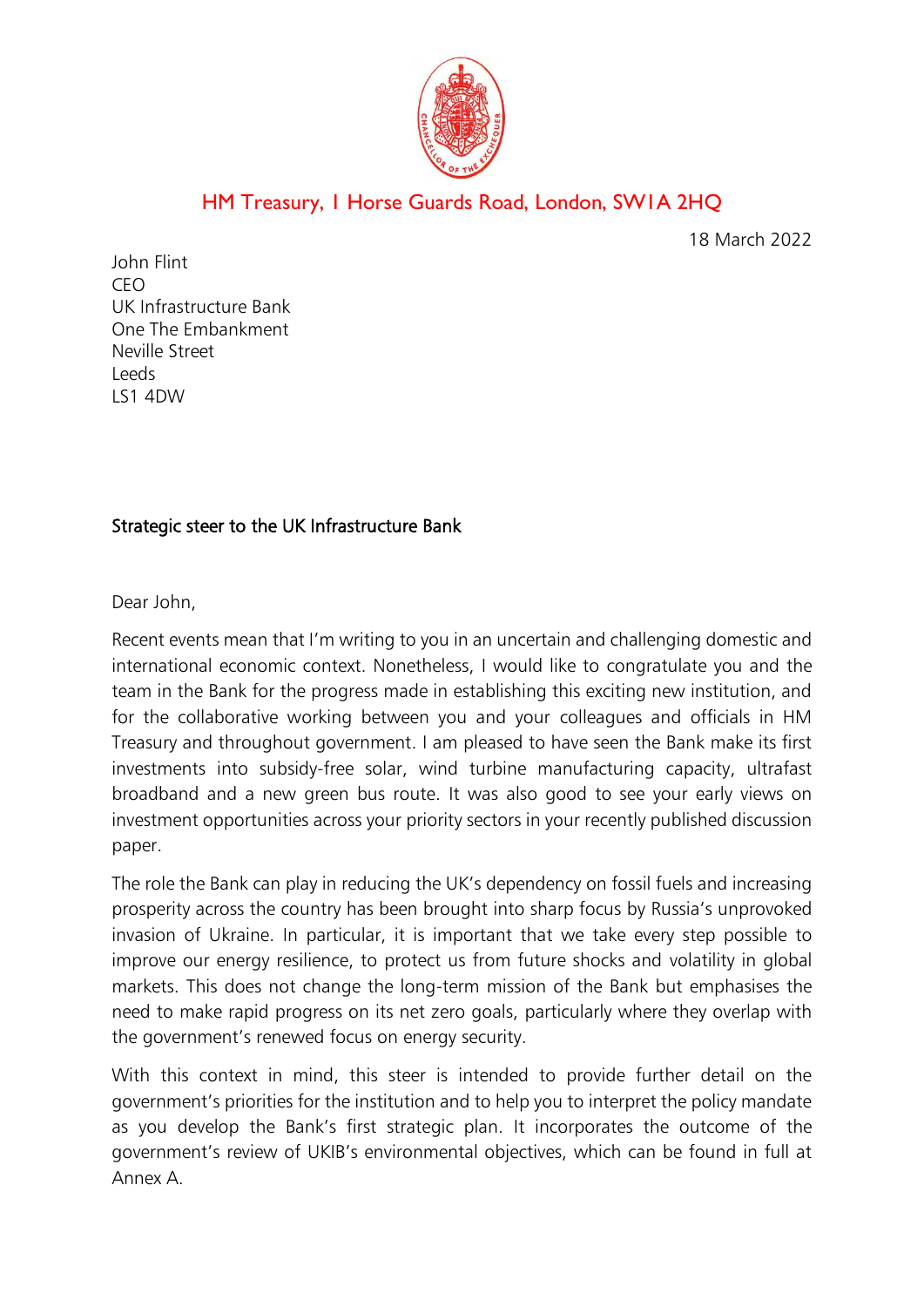As you will be aware, the government is planning on including a 'Strategic Steer' provision in the Bill that will place the Bank on a statutory footing, for government to articulate its priorities formally to the Bank. This steer is not statutory but please treat it as reflective of the government's position for this parliament.

## Prioritisation and definition of infrastructure

In the UKIB Policy Design document, the government outlined that the Bank's primary focus should be on economic infrastructure. The Framework Document outlined that it should prioritise in particular clean energy, transport, digital, water and waste. In light of the recent circumstances, I'd encourage you to prioritise opportunities that align with the government's renewed focus on energy security. Examples of relevant opportunities may include helping to bring forward low carbon energy projects that accelerate the UK's transition to clean energy and improve the energy efficiency of buildings and homes.

As you know, the government plans to set out a definition of infrastructure as part of the legislation to put the Bank on a statutory footing. In doing so, we are mindful of retaining the flexibility we have provided so far for the Bank to consider projects across different sectors. The government is supportive of the approach to potential UKIB interventions set out in your recent discussion paper including your interpretation of clean energy, which clarifies that nuclear is in scope, noting that you will need to update this to reflect your industry engagement and the contents of this steer. To limit ambiguity, we want to provide further detail on which areas should fall within scope for the Bank.

The Bank should not ordinarily support projects which are predominantly social or cultural infrastructure. This includes housing, schools, health facilities, courts, prison facilities, sports venues or cultural venues (theatres, libraries, museums, cinemas etc.). This does not prevent the Bank from considering mixed infrastructure projects, such as a town centre regeneration, where there is a significant economic infrastructure component, alongside other sectors that in isolation would not normally be supported.

Although the construction of new housing should not be considered by the Bank (besides the circumstances set out above), projects or technologies that support energy efficiency, including the retrofit of existing homes and buildings, and/or the decarbonisation of heating, in line with the government's Heat and Buildings Strategy, are in scope. This reflects the strategic importance of the net zero transition, as well as the urgent need to improve the energy efficiency of our buildings in the context of high energy prices and the government's renewed focus on energy security.

In addition, projects involving Greenhouse Gas Removals (GGRs), which will play an important role in the transition to net zero, should be treated as within UKIB's scope. This includes both engineering-based approaches (such as Direct Air Carbon Capture and Storage) and nature-based approaches (such as afforestation and soil carbon sequestration), as detailed in the Net Zero Strategy.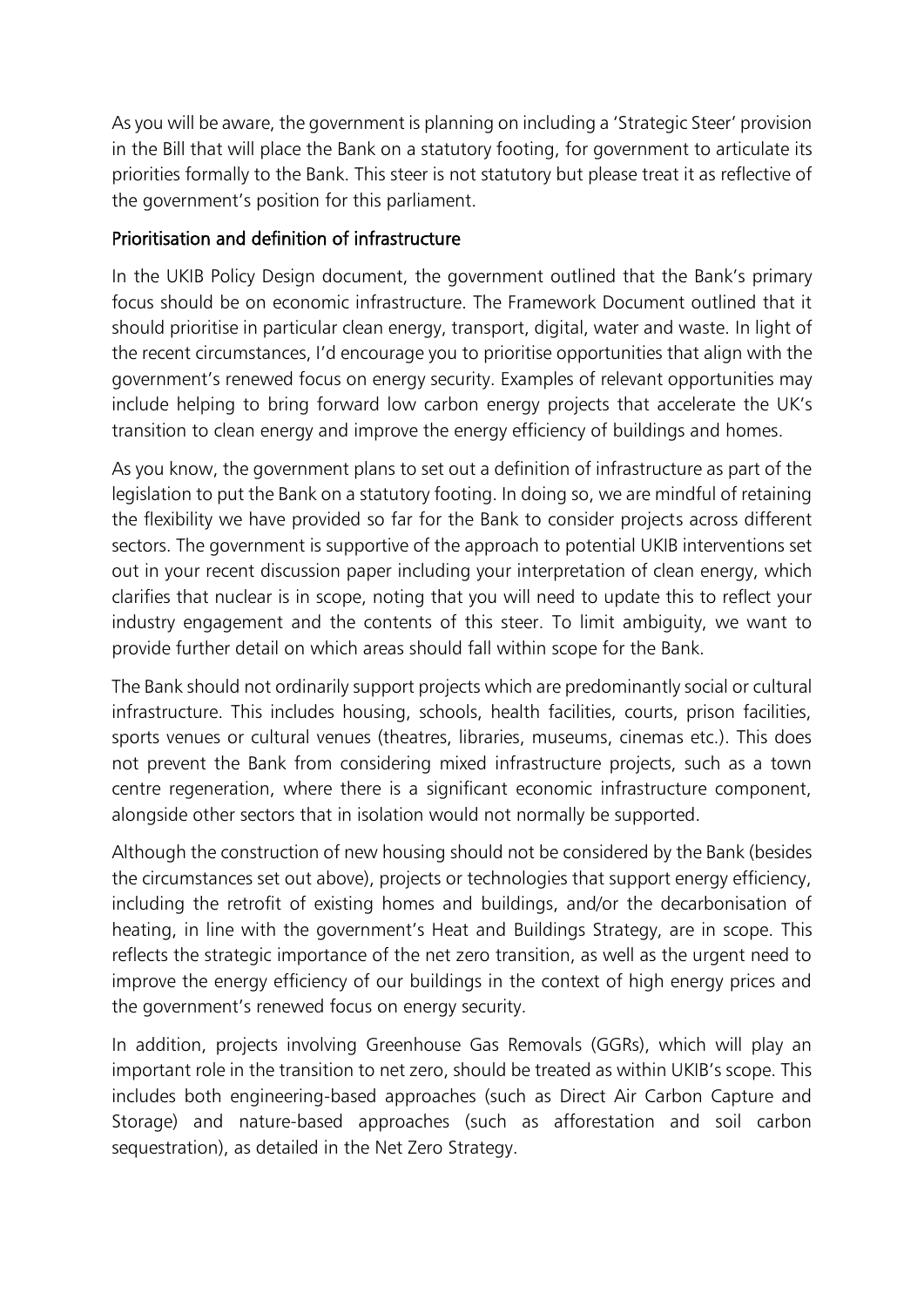#### Interpretation of strategic objectives

#### *Tackling climate change*

The challenge posed by climate change remains clear and our response to it is more important than ever. The finance provided by the UK Infrastructure Bank can play a significant role in bringing through new technologies and scaling up existing technologies that help to mitigate this threat by reducing the UK's emissions. The Bank should work closely with central government to ensure its activities are complementary to the government's Net Zero strategy, climate and energy security goals. Clean energy is one of UKIB's priority sectors and projects that both help us transition to net zero and reduce our reliance on fossil fuels should be particularly prioritised, as far as they can help you achieve your existing objectives.

As part of its climate objective, it is also important that UKIB explores projects that make the UK's infrastructure more resilient to climate change and better adapted to future risks. More broadly, climate risk - including the impact of climate change on financial assets should help to inform the Bank's decision making. Accordingly, I would expect the Bank to align with the UK's reporting requirements for green finance as these evolve and come into force over time. Such requirements currently include disclosures aligned with the recommendations of the Task Force on Climate-related Financial Disclosure (TCFD). In time, such requirements will evolve into the UK Sustainability Disclosure Requirements (SDR) which will include reporting against the UK Green Taxonomy. UKIB should help the greening of the UK's financial services sector, through its approach to climate risk and sustainability standards.

#### *Supporting economic growth, including at a regional or local level*

Addressing the deep spatial disparities across and within UK regions is a central ambition of this government. Economic infrastructure connects people, both physically and digitally, to opportunities and the Bank has a key role to play in providing infrastructure finance across the UK and targeting investment to support faster growth in regions with lower levels of productivity. Increasing prosperity across the UK is a core component of our economic security.

The Bank's Framework Document explained this objective as supporting growth 'through better connectedness, opportunities for new jobs, and high levels of productivity'.<sup>1</sup> The government's recently published Levelling Up White Paper (LUWP) outlines the need to end the geographical inequality which is such a striking feature of the UK and it is important that UKIB supports this ambition. Therefore, I would encourage the Bank to target its portfolio of investments towards projects across the UK that deliver against the missions set out in the LUWP, and in particular, missions 1, 3 and 4 – relating to

<sup>1</sup> UK Infrastructure Bank framework document, 17 June 2021,

[https://assets.publishing.service.gov.uk/government/uploads/system/uploads/attachment\\_data/file/994437](https://assets.publishing.service.gov.uk/government/uploads/system/uploads/attachment_data/file/994437/UK_Infrastructure_Bank_Framework_Document.pdf) [/UK\\_Infrastructure\\_Bank\\_Framework\\_Document.pdf](https://assets.publishing.service.gov.uk/government/uploads/system/uploads/attachment_data/file/994437/UK_Infrastructure_Bank_Framework_Document.pdf)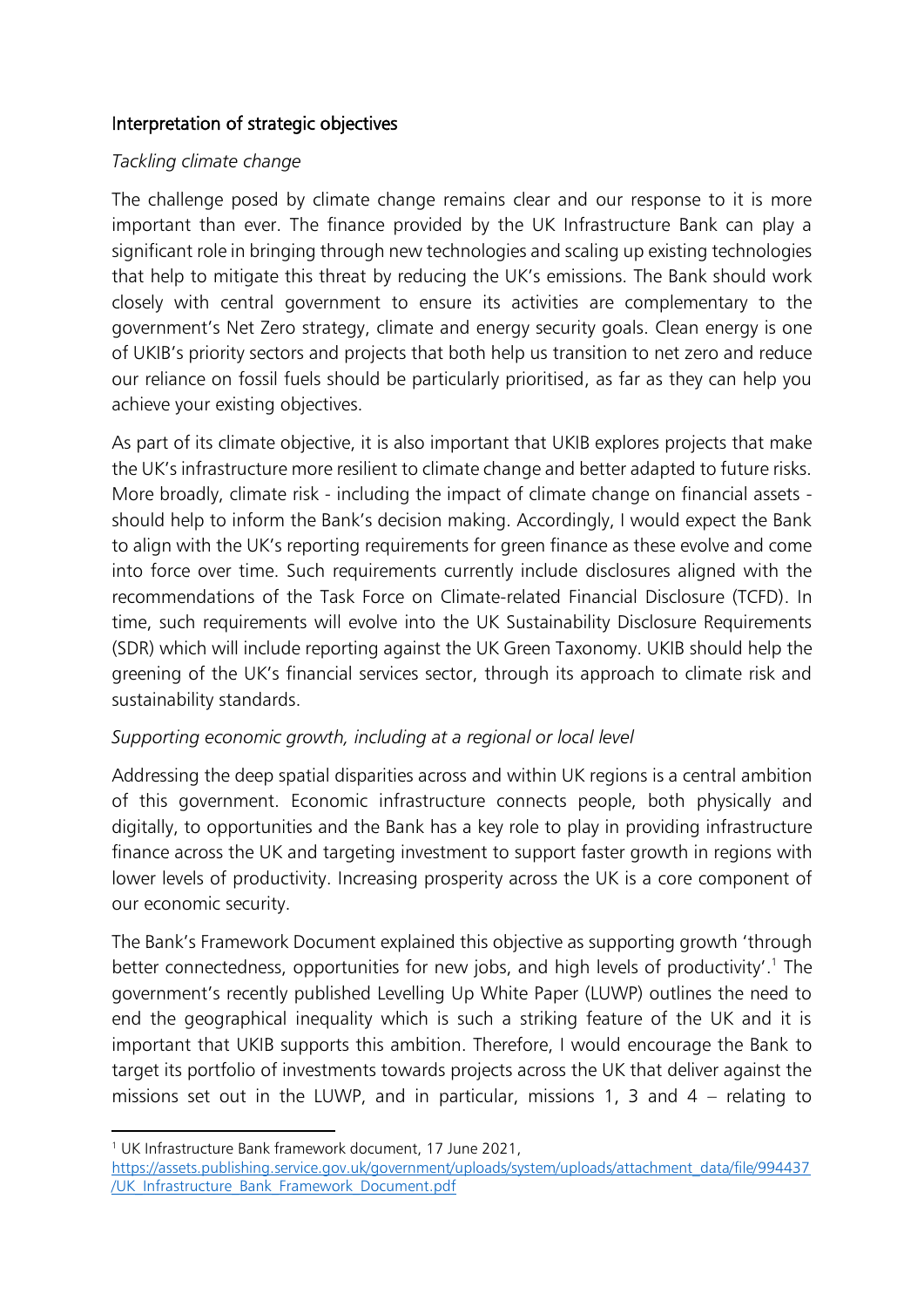employment and productivity, transport infrastructure and digital connectivity – which most directly align with the Bank's remit.<sup>2</sup> To maximise the impact of its investments in supporting economic growth, UKIB should consider how it can invest alongside other place-based interventions by both private and public sectors.

# *Local authority lending and advisory function*

There is an exciting opportunity for the Bank to utilise its £4 billion of local authority (LA) lending capacity to develop high value and strategic projects, across the UK, that meet the UKIB's strategic objectives. I look forward to seeing your plans to develop the LA lending offer as the Bank moves into a steady state. More broadly, the UKIB's LA lending offer will exist alongside the Public Works Loans Board (PWLB) which provides lending to LAs for a broad variety of capital spending. In order to maintain a consistent approach to LA lending policy across government, we would like the UKIB to align its approach to assessing LA credit risk (i.e. the risk of non-repayment) with that of the PWLB and to maintain alignment as PWLB policy evolves. Beyond this, as an operationally independent organisation with its own investment principles and mandate, the UKIB should form a judgement on other risks and the merits of specific investment proposals and use its discretion to decide whether or not to invest in an LA project.

I also look forward to seeing your plans for UKIB's advisory function in the strategic plan. This function will be increasingly important for achieving your policy goals and empowering local authorities to deliver infrastructure projects that bring economic benefits across the country.

## *Devolved nations*

As set out in the Policy Design document, the Bank should work constructively with government and institutions in each nation of the UK to maximise the impact of its investments and to develop a nuanced understanding of the characteristics of the market in each nation so that it can target its investments appropriately. This will include prioritising the building of strong relationships with the Scottish National Investment Bank and the Development Bank of Wales and working closely with the Northern Ireland Executive in ways that are compatible with the UK's devolution arrangements. Over time, I'd expect UKIB to focus its investment and engagement towards building its presence in the market in all four nations. I would encourage you to monitor the impact that the Bank is having in each nation accordingly.

## Outcomes of the Environmental Review

As part of the government's review of the Bank's environmental objectives that was announced in the UKIB Policy Design Document, we have heard from stakeholders across different sectors who were positive about the role the Bank could play in supporting

<sup>2</sup> Missions 1, 3 and 4 are set out in the Levelling Up White Paper,

<https://www.gov.uk/government/news/government-unveils-levelling-up-plan-that-will-transform-uk>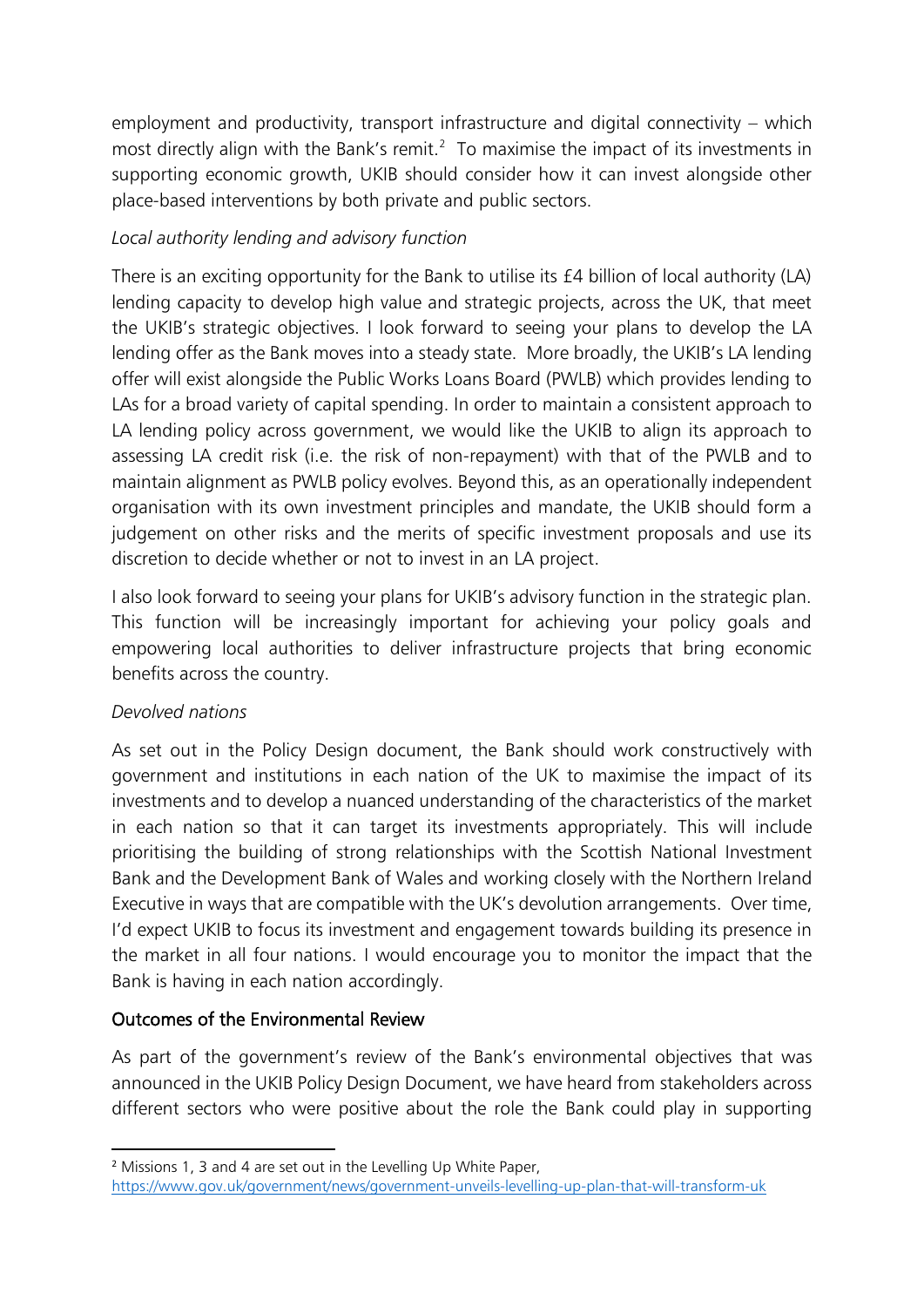nature-based solutions and private markets for ecosystem services<sup>3</sup>. A full report of the review findings can be found at Annex A.

The government believes there is a potential role for UKIB, alongside other institutions and DEFRA, to play in these markets because:

- There is significant scope for nature-based solutions to contribute to UKIB's current objectives – climate change and regional and local economic growth.
- UKIB has a mandate, set out in the Policy Design and Framework documents, to act as a cornerstone investor, levering in private capital to address financing gaps in new or novel markets.

I therefore would encourage the Bank to consider the role it could play in nature-based solutions and how that might develop over time. Any projects in which the Bank invests must of course be in line with your investment principles, including the investment being intended to deliver a positive financial return in line with the Bank's financial framework and crowding in private investment. I would expect the Bank to make the same considerations for nature-based solutions as for other investments.

The Bank can also have a positive impact on natural capital beyond direct investment by including nature in its decision making. I'd therefore encourage you to consider options for embedding environmental impacts into the project appraisal, monitoring and reporting processes.

# Additionality

As set out previously, I hope to see your strategic plan reflect a focus on maximising policy impact through your interventions, using public policy expertise and banking rigour to overcome barriers to finance in the market.

Additionality can be achieved in different ways and the institution should consider how its financial offering can be complemented by the technical expertise that it can provide to support project development, particularly when the Bank's resource and capacity has been scaled up.

I would expect the Bank to be proactive in supporting new sectors and developing innovative financing structures to fulfil its market making role.

## Partnerships and convening role

UKIB's ambitious mandate and balance-sheet give it significant potential to drive positive change in the infrastructure market across the UK. It benefits from its position spanning public and private sectors which it should leverage to share knowledge and insight and to make connections to support market development. I'd expect the Bank to form strong relationships with all levels of government, including mayoral and local authorities and

<sup>&</sup>lt;sup>3</sup> The services such as water quality and regulation, carbon capture, biodiversity, air quality, noise / visual impact abatement, and recreation that a functioning ecosystem may provide.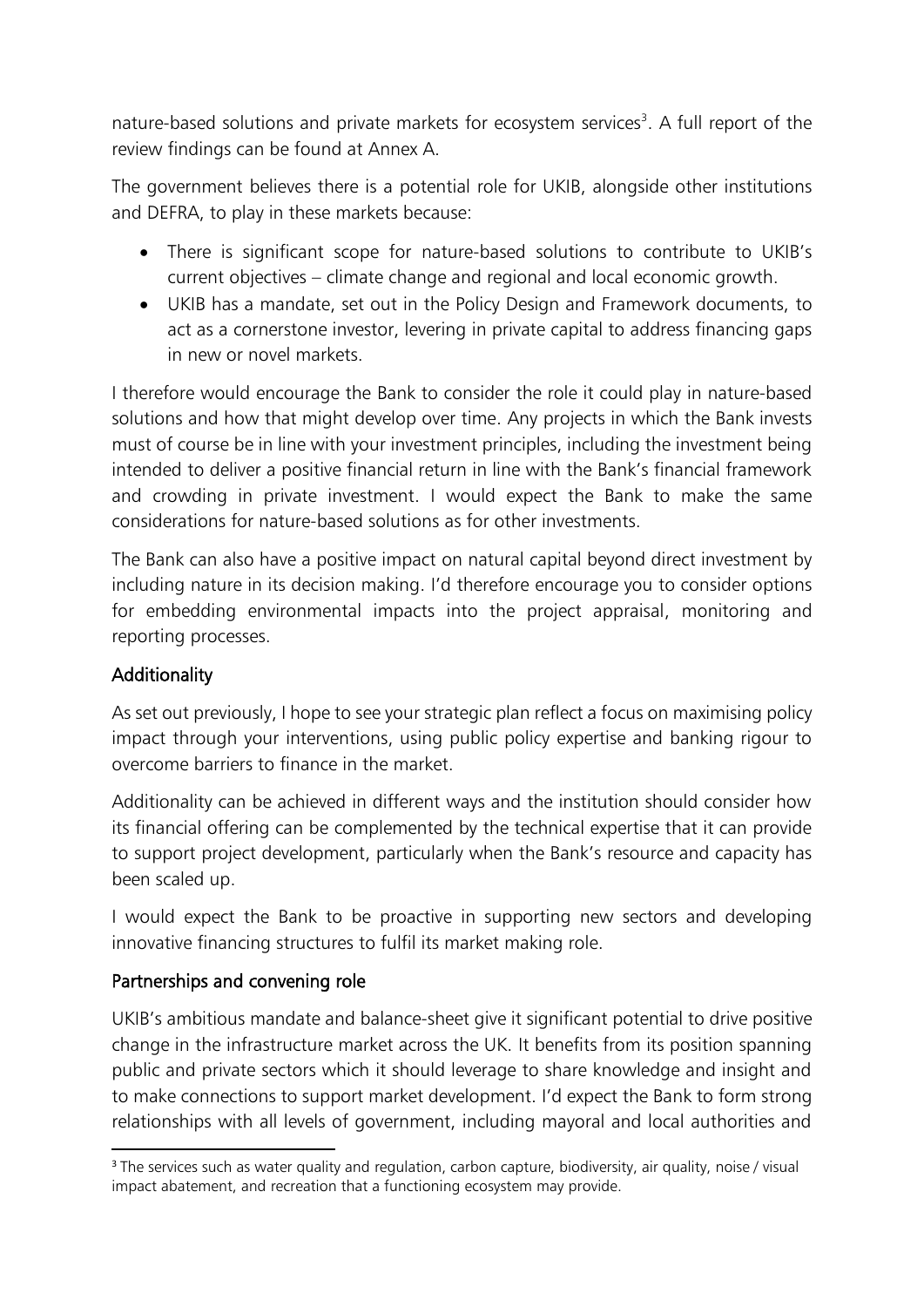the devolved governments. It should also work closely with relevant public bodies across the UK. I am also pleased to see that you are already engaging and forming strong ties with investors and project developers.

#### Management of the UK Guarantee Scheme (UKGS)

As well as developing UKIB's own guarantee scheme to deliver £10 billion in guarantees capacity to help deliver the Bank's objectives, the Bank is also responsible for administering and managing existing guarantees issued under the UK Guarantees Scheme (UKGS) that was previously the responsibility of the Infrastructure and Projects Authority. The continued effective management of the UKGS is a priority for HMT and therefore should be an important priority for UKIB. I would like to thank you and your colleagues for supporting HM Treasury to manage the existing portfolio. My officials will work closely with the Bank to set out a framework that empowers the Bank to use its capability and expertise to effectively manage the UKGS legacy guarantees on behalf of HM Treasury.

I look forward to seeing the strategic plan develop and I'd be grateful if the issues raised in this letter could be incorporated into your thinking.

Best wishes,

 $1662$ 

RISHI SUNAK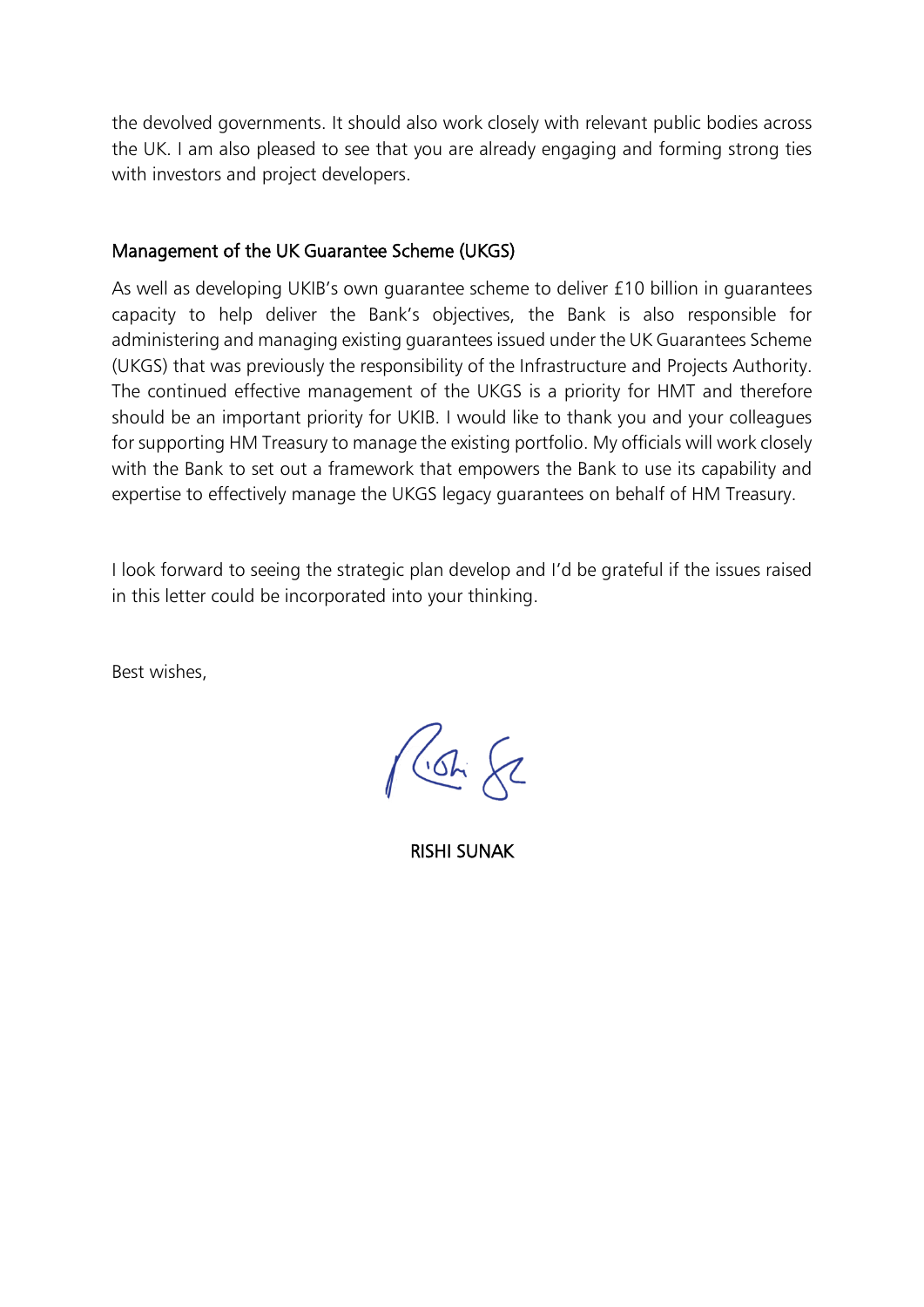# Annex to strategic steer – Outcomes from the Government's review of UKIB's environmental objectives

#### **Overview**

As committed to alongside Spring Budget 2021, the government has reviewed the case for broadening the UK Infrastructure Bank's environmental objectives to include other areas such as improving the UK's natural capital.<sup>4</sup> It has examined the markets for naturebased solutions and ecosystems services to explore whether there could be benefits from UKIB intervention,<sup>5</sup> and considered whether any policy changes are required as a result.

As part of the review, officials have held discussions with a range of stakeholders with relevant experience in the sector, including environmental advisory groups, financial institutions, local authorities and investors.

#### UKIB's policy objectives

The Bank's existing objectives are to:

- 1) help tackle climate change, particularly meeting the government's net zero emissions target by 2050; and
- 2) support regional and local economic growth through better connectedness, opportunities for new jobs and higher levels of productivity.

In pursuit of these objectives, the Bank will look to provide support to novel markets and bring in private capital to areas that are currently under-financed.

The Bank's climate objective allows it to consider investment opportunities that help to mitigate climate change and reduce emissions, but also projects that help the UK's infrastructure to adapt and become more resilient to its effects.

## The market for nature-based solutions

Protecting and enhancing the natural environment, and the biodiversity that underpins it, is crucial to supporting sustainable, resilient economies, livelihoods and well-being. The government is determined to support the development of private markets that drive investment in projects that restore or enhance our natural environment. This is demonstrated by the commitment made at the 2021 Spending Review to target at least £500m of private investment in nature every year by 2027 and more than £1 billion a year by 2030.

<sup>4</sup> Natural capital refers to the stock of natural assets that society and the economy depend upon,

including the atmosphere, forests, fisheries, rivers, biodiversity, land and minerals, and both the living and non-living aspects of ecosystems.

<sup>5</sup> Nature-based solutions refer specifically to protecting, restoring, and managing the natural environment in ways that contribute to addressing socioeconomic challenges such as: climate change; flooding and coastal erosion; making cities more liveable; protecting food and water supplies; and improving water quality.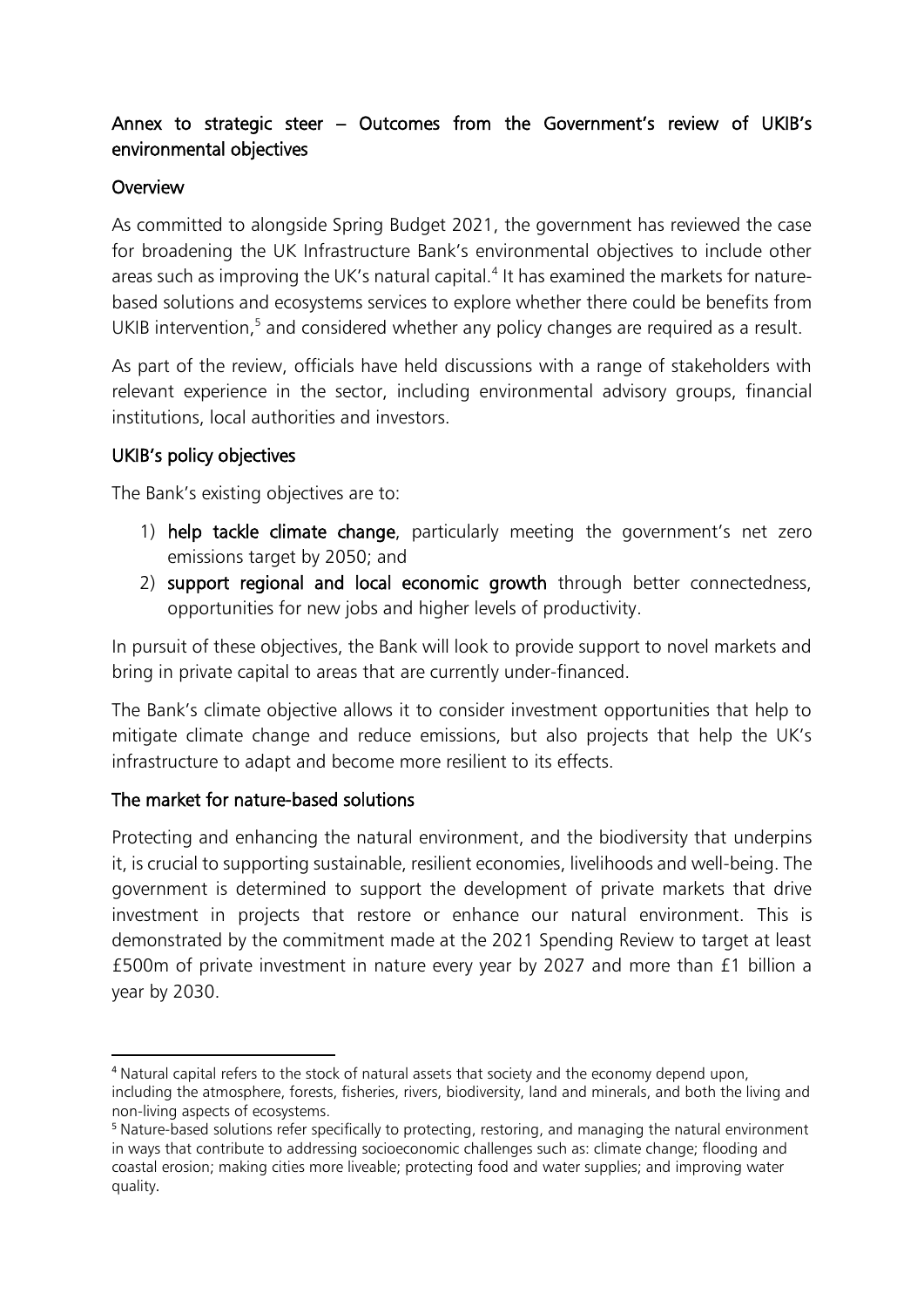The market for revenue-generating natural capital projects in the UK has significant growth potential but is presently relatively small, with few transactions being completed and a small pool of market participants, limited to those with specific sector expertise. Revenue streams for projects are largely driven by payments for ecosystem services<sup>6</sup> such as carbon offsets, biodiversity offsets and water quality.

Stakeholders highlighted that most UK projects are small-scale (below £1 million). However, the Dasgupta report on the Economics of Biodiversity noted that the mean average value of nature-related projects in Europe has been around €7.4 million. The European Investment Banks's Natural Capital Financing Facility has supported 7 projects (from 2017 to 2021) with an average loan size of €7m and the majority between €5m and €6m. While it is difficult to compare data given inconsistencies in classification of nature-based projects, the evidence available suggests individual projects are currently concentrated at the lower end of the market in terms of scale.

## Private sector involvement is expected to grow

Private sector involvement in the market will need to scale up significantly to bridge the financing gap for nature-based outcomes in line with government policy, which the Green Finance Institution estimates to be  $£56$  billion over the next ten years.<sup>7</sup> The evidence suggests that most commercial lenders are waiting for the market to develop further before actively participating at significant scale. Globally, a similar picture emerges – a UN Environment Programme report in 2021 found that in 2020 approximately 86% of global investment in nature-based solutions was publicly financed, with only 14% privately financed.<sup>8</sup>

However, stakeholders have outlined that there is growing private sector interest in the sector and investors are increasingly considering opportunities in the market. For example, in 2020 HSBC and Pollination Group launched a natural capital fund, 'Climate Asset Management', to invest in a diverse range of projects that will preserve, protect and enhance nature over the long-term. It is the first large-scale venture to mainstream natural capital as an asset class. Santander are an early supporter of Revere, a partnership between Palladium and the UK National Parks to design and privately fund nature restoration projects.

The voluntary carbon credit market in the UK has seen a significant increase in demand with firms increasingly looking for domestic opportunities to offset their carbon

<sup>6</sup> Ecosystem services are the services such as water quality and regulation, carbon capture, biodiversity, air quality, noise / visual impact abatement, and recreation that a functioning ecosystem may provide. <sup>7</sup> Green Finance Institute, The Finance Gap for UK Nature, October 2021-

[https://www.greenfinanceinstitute.co.uk/wp-content/uploads/2021/10/The-Finance-Gap-for-UK-Nature-](https://www.greenfinanceinstitute.co.uk/wp-content/uploads/2021/10/The-Finance-Gap-for-UK-Nature-13102021.pdf)[13102021.pdf](https://www.greenfinanceinstitute.co.uk/wp-content/uploads/2021/10/The-Finance-Gap-for-UK-Nature-13102021.pdf)

<sup>8</sup> UN Environment Programme, State of Finance for Nature, May 2021 https://www.unep.org/resources/state-finance-nature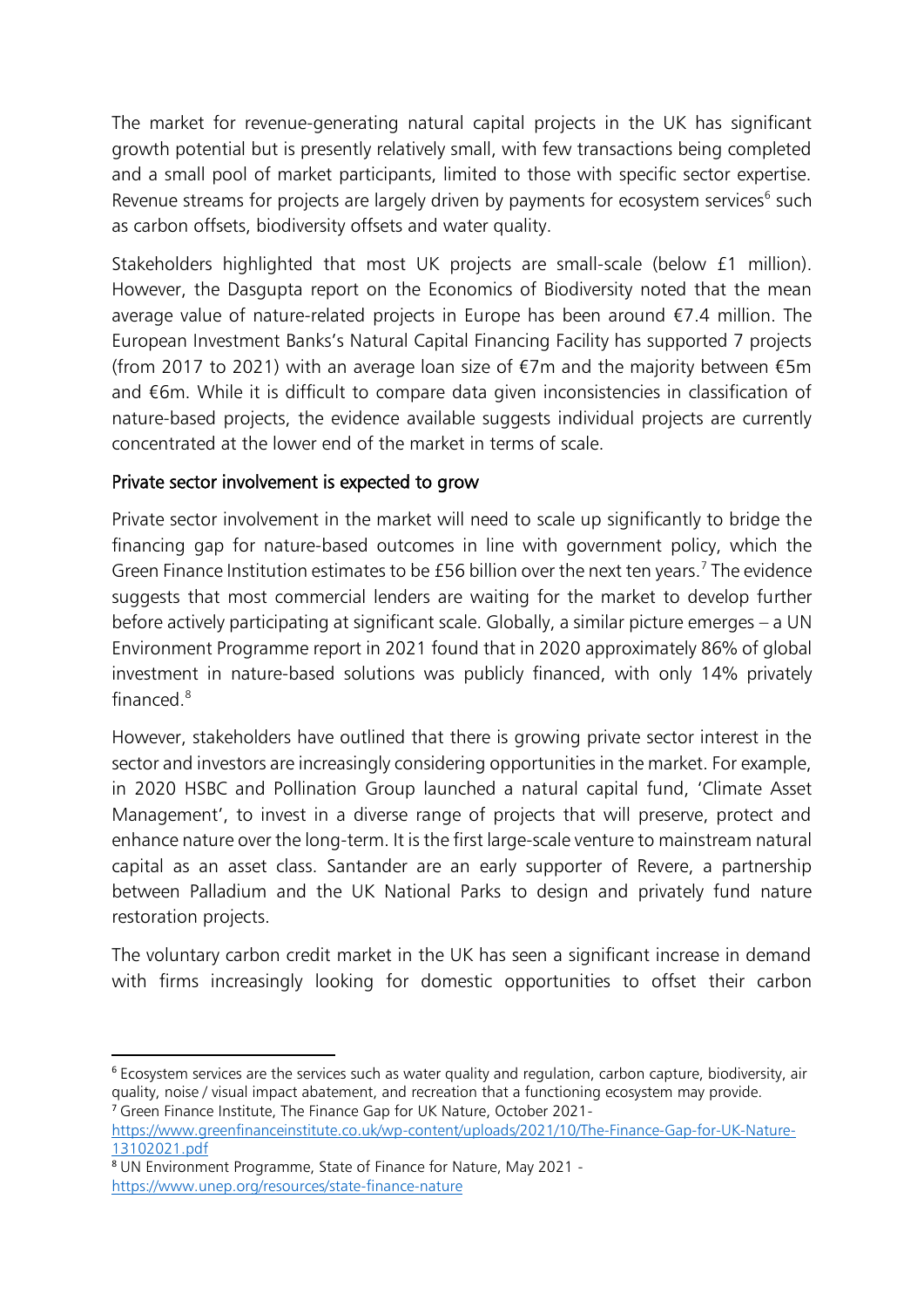emissions. However, the market is presently constrained by the availability of carbonabatement projects to match the demand for credits.

## There are several challenges to achieve greater levels of investment

Currently, the market for nature-based solutions is restrained by several barriers to finance that need to be addressed for a mature commercial market to develop. These include insufficient scale or aggregation of smaller projects, lack of proven revenue streams, lack of data and universal standards, novelty risk and limited demonstration. To tackle these barriers will require a mix of policy levers from government, as well as financing support across the public and private sectors.

The government has plans in motion to develop and improve standards and accreditation for ecosystem services. A developed standard already exists for woodland carbon credits which are traded on the voluntary market. A further suite of standards is being developed including for peatland, biodiversity, soils, water quality, and flood risk mitigation. These codes underpinning the market will increase private sector confidence in transactions and create more revenue opportunities for landowners.

In addition, DEFRA launched the £10m Natural Environment Investment Readiness Fund in February 2021, providing grants to help organisations develop a pipeline of revenuegenerating natural capital projects, suitable for private investment. DEFRA is also initiating the Big Nature Impact Fund, a blended finance vehicle, which will be managed by a private sector fund manager, designed to use public concessionary capital to attract private capital into the Fund. The Fund will invest in a portfolio of natural capital projects that can generate revenue from ecosystem services to provide a return on investment. These initiatives will support the growth and commercialisation of the natural capital market, addressing each of the barriers identified above.

## The role of UKIB

Some stakeholders have advocated that the UK Infrastructure Bank could add further impetus to this market, using its financing toolkit, expertise and relationship with central government to provide leadership and encourage co-investment. Concessional finance can help projects get off the ground and patient capital can provide the long-term security to match the requirements of nature-based projects.

Most stakeholders observed that there is significant scope for intervention in naturebased solutions within UKIB's existing mandate, particularly through its climate mitigation and adaptation objective and scope to invest in flood defences, water and wastewater infrastructure. For example, projects such as peatland restoration and afforestation could have a significant positive impact on carbon abatement and flood risk management, in line with the Bank's policy objectives for climate change mitigation and adaptation. Nature-based projects are likely to be increasingly common as biodiversity net gain is mandated for most developments and sectors such as the water industry are challenged